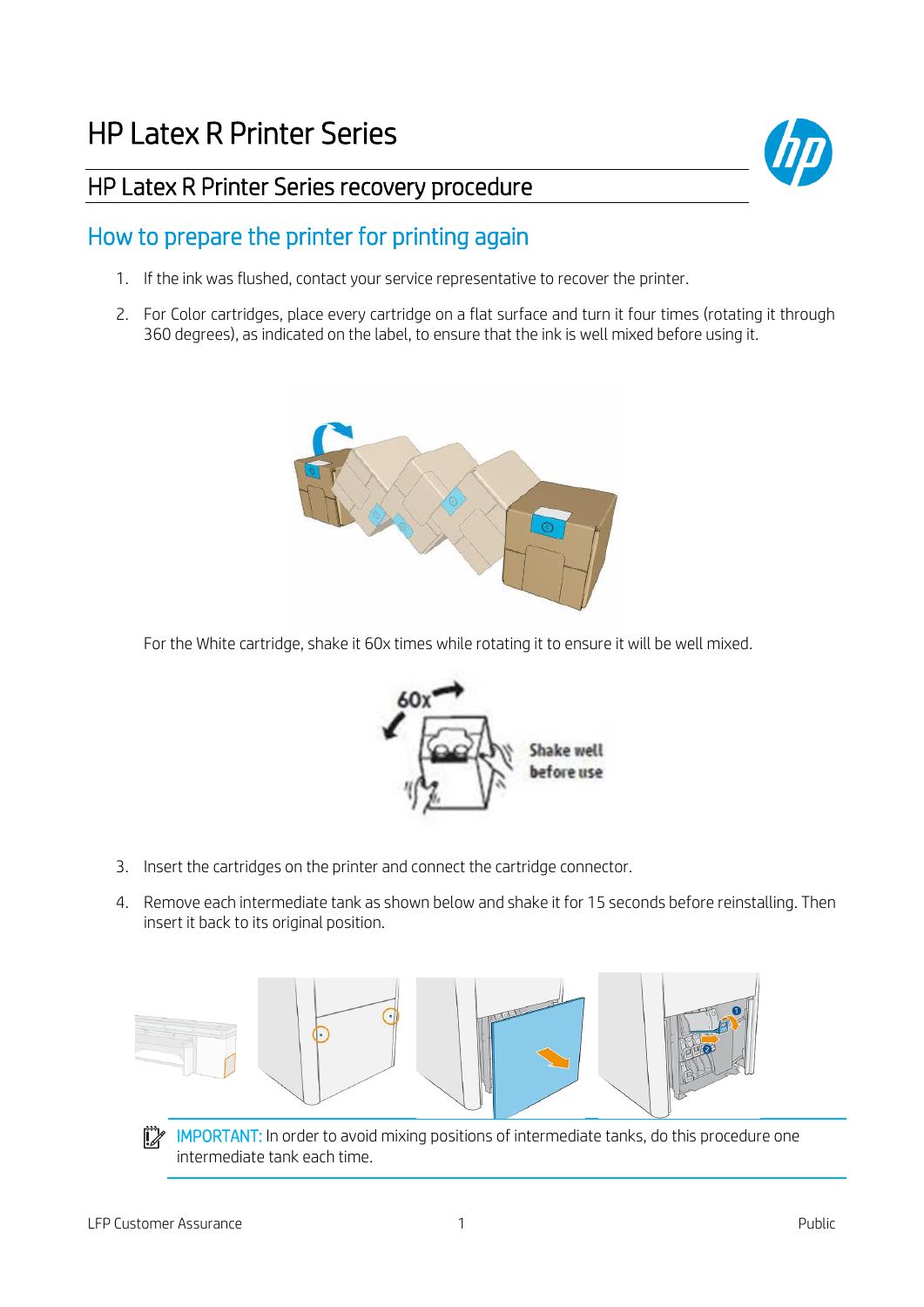

- 5. Turn on all the power switches in case they were disconnected.
- 6. Tap the power icon, at the right top of the IPS screen, and select Start in normal mode.
- 7. Run the 47010 Water system purge diagnostic under the Setup Menu.
	- a. Check that the Cleaning roll is installed.
	- b. Fill up the water tank with distilled water.

IMPORTANT: Do not use the removed water to refill the tank; use new distilled water instead.

- i. Locate the cap on the output path side cover and open it.
- ii. Refill the tank with distilled water.

 $\mathbb{R}^n$  NOTE: The water tank has a maximum capacity of 12 liters.



**CAUTION:** Be careful while filling the tank, as there is no level indicator. Take care not to spill water outside the tank.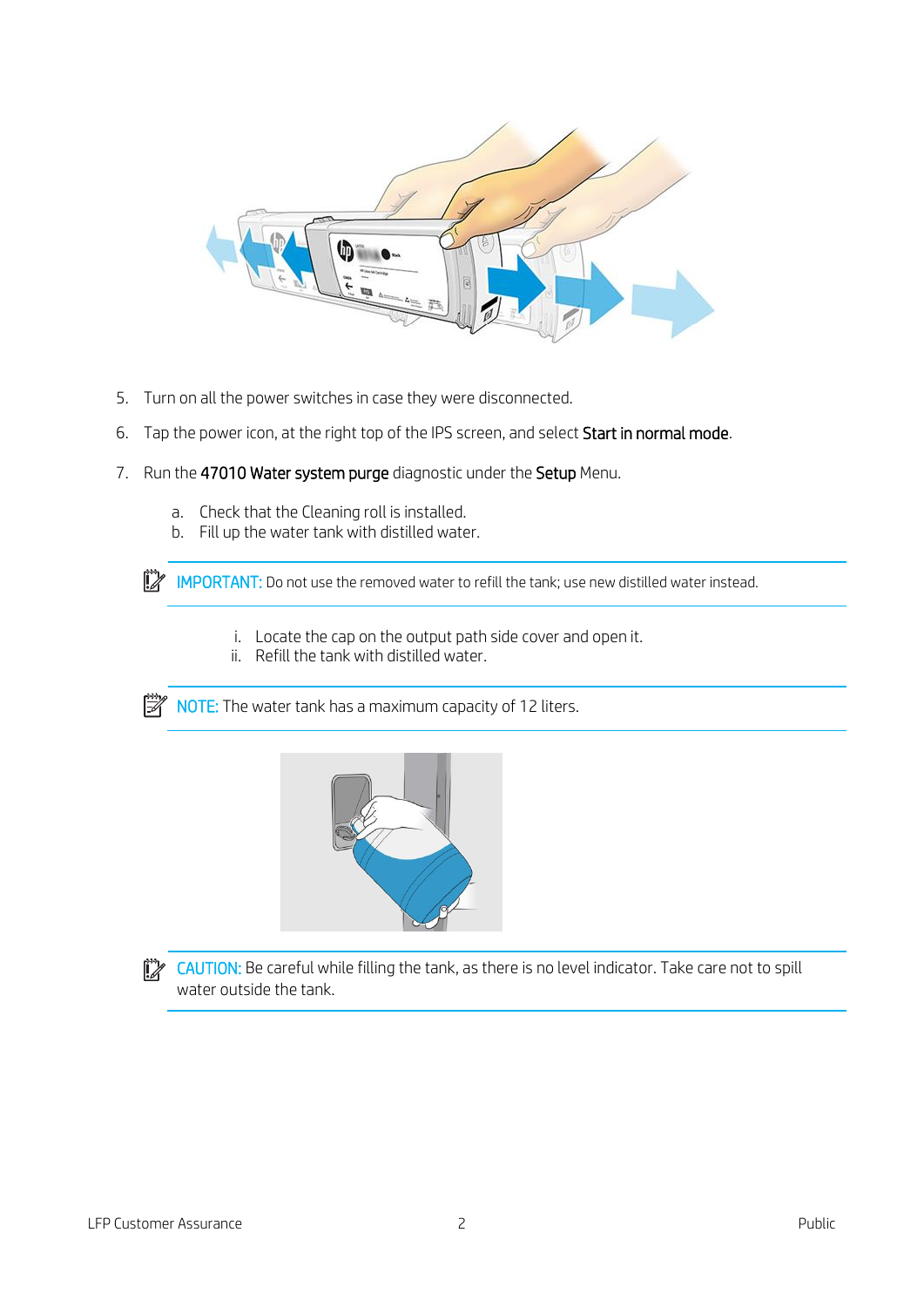iii. Close the water tank cap and tap Next.



c. Open the carriage cover and tap the Purge button to fill up the water dispenser system. The cleaning roll will advance 5.08 cm (2 inches) and some water will be purged on the cloth. If no water is present in the cloth, tap again the Purge button until the water is fired.

| Procedure step: 6-6 |                                                                                                                                                                                                                                                                                                                                                               | . E-box to Power box communication OK<br>2. Printer rearn check                                                                                                                                                                                                                          |
|---------------------|---------------------------------------------------------------------------------------------------------------------------------------------------------------------------------------------------------------------------------------------------------------------------------------------------------------------------------------------------------------|------------------------------------------------------------------------------------------------------------------------------------------------------------------------------------------------------------------------------------------------------------------------------------------|
| Purge Lig           | Open camage cover and press 'Purge' to fill up the Water Dispenser<br>system. Then press 'Dispense' and check if the footprint is correct<br>(footprint width should be greater than 200 mm). If it is not, another<br>purge may be needed (press 'Purge' button again and repeat<br>dispense). Once done press 'Next' to finish the test.<br><b>Dispense</b> | 3. Start Distilled water system FW component<br>×<br>· Starting electronics<br>* Electronics ready!<br>* Starting motors<br>- Distilled water tank ready!<br>4. Cleaning roll installation check<br>5. Fill up Water tank<br>6. Purge to fill up the Water Dispenser syst<br><b>Virt</b> |

Then, tap Dispense and check if the water footprint is correct (the footprint width should be greater than 200 mm). If not, another Purge may be needed (tap the Purge button again and repeat Dispense).

d. Once done, tap **Next** to finish the test.

The following steps, 8 to 14, need to be followed sequentially in order to maximize the chances of printhead recovery.

8. Only if the printheads had been removed, shake all printheads 10 times according to the following image:



IMPORTANT: If the orange caps (plastic and rubber protector) are not available, do not shake  $\mathbb{Z}$ the printheads.